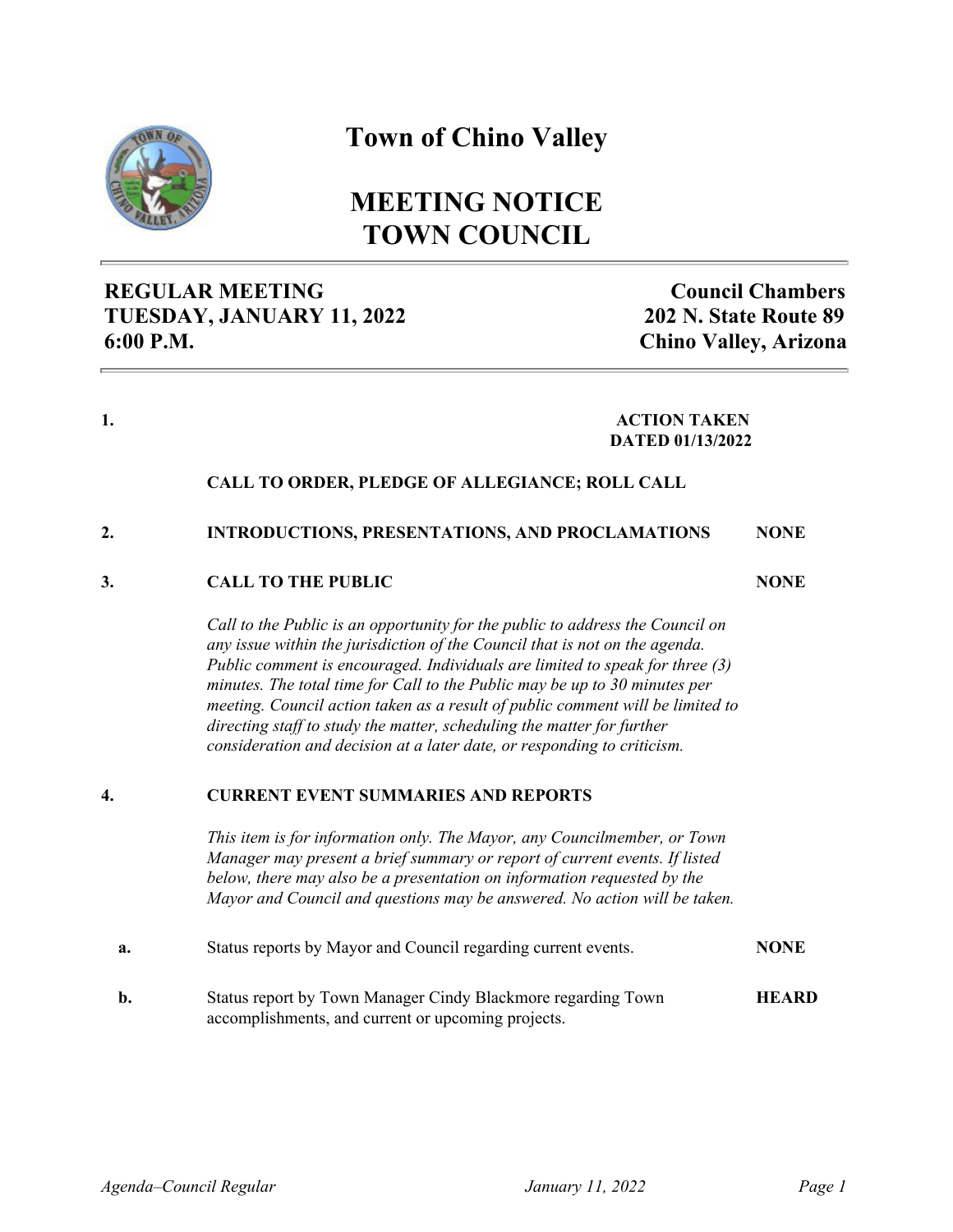#### **5. CONSENT AGENDA**

*All those items listed below are considered to be routine and may be enacted by one motion. Any Councilmember may request to remove an item from the Consent Agenda to be considered and discussed separately.*

- **a. p. 5** Consideration and possible action to approve the Service Agreement and Addendum to Service Agreement with Online Solutions LLC. ("CitizenServe") in an amount not to exceed, in the first year, \$82,800.00. (Will Dingee, Senior Planner) **APPROVED**
- **b. p. 17** Consideration and possible action to approve the Professional Services Agreement with Daniel Nottebaum to provide software implementation and training consulting services beginning January 11, 2022, through January 11, 2023, with up to four successive one-year renewal terms, in an amount not to exceed \$25,200 per year. (Spencer Guest, IT Manager) **APPROVED**
- **c. p. 37** Consideration and possible action to approve Resolution 2022-1197 conditionally accepting the Heritage Pointe Subdivision Phases One and Two street and public infrastructure improvements. (Frank Marbury, Public Works Director/Town Engineer) **APPROVED**
- **d. p. 49** Consideration and possible action to approve the December 14, 2021, regular **APPROVED** meeting minutes. (Erin N. Deskins, Town Clerk)

#### **6. ACTION ITEMS**

*The Council may vote to recess the public meeting and hold an Executive Session on any item on this agenda pursuant to A.R.S. § 38-431.03(A)(3) for the purpose of discussion or consultation for legal advice with the Town Attorney. Executive sessions are not open to the public and no action may be taken in executive session.*

**a. p. 57** Consideration and possible action to accept the Comprehensive Annual Financial Report and the Annual Expenditure Limitation Report for the fiscal year ended June 30, 2021, as prepared by Henry & Horne, LLP, Certified Public Accountants. (Joe Duffy, Administrative Services Director) **APPROVED**

> **Recommended Action:** Accept the Comprehensive Annual Audited Financial Report and the Annual Expenditure Limitation Report for the fiscal year ended June 30, 2021, as prepared by Henry & Horne, LLP, Certified Public Accountants.

**b. p. 65** Consideration and possible action to amend the Town of Chino Valley Unified **APPROVED** Development Ordinance, Chapter 154, by moving Section 3.12 "SR-0.16" Single Family Residential and placing it in the newly created section 3.20 Out-of-Date Districts. (Will Dingee, Senior Planner)

**Recommended Action:** Approve to amend the Town of Chino Valley Unified